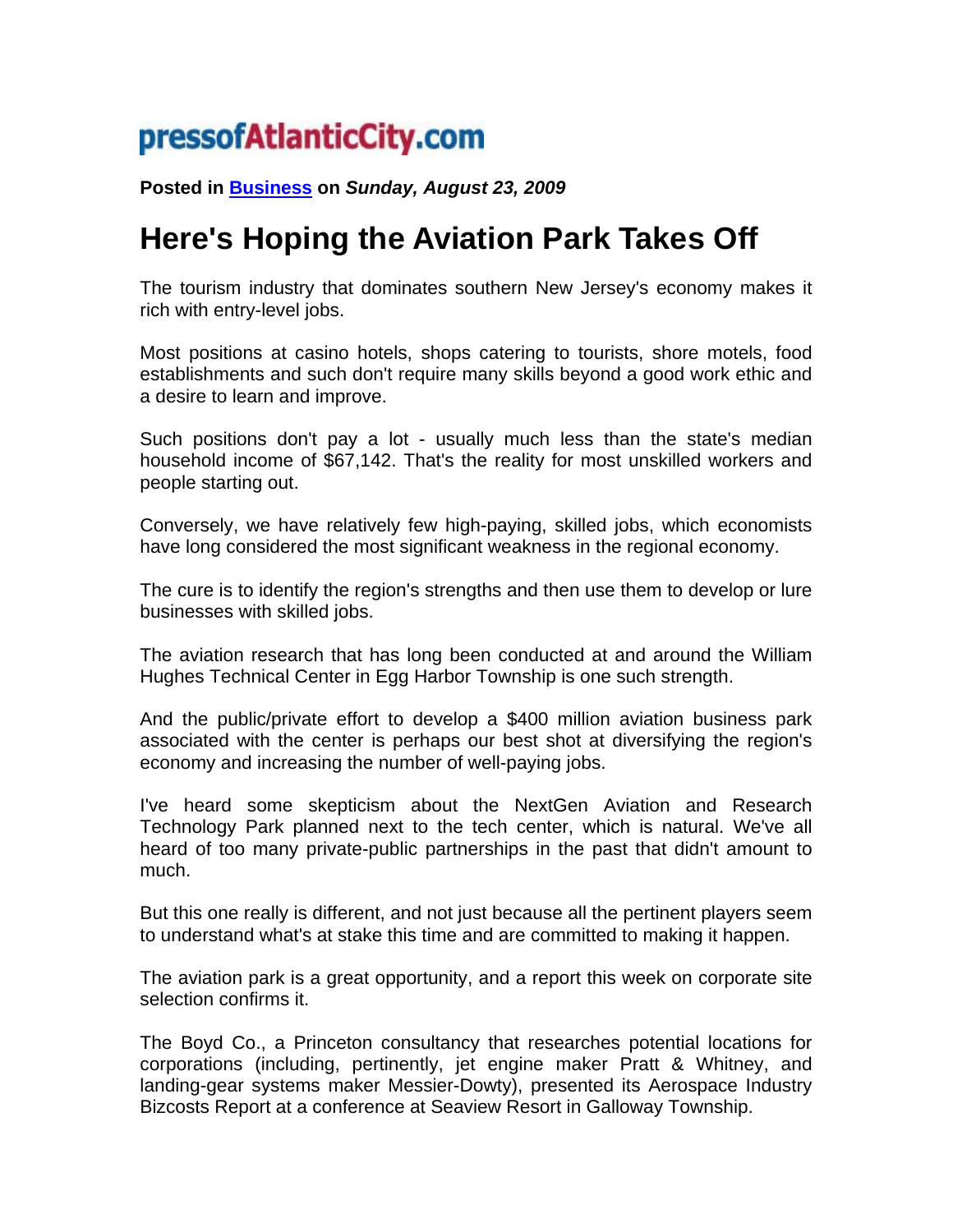Boyd Co. worked up the costs in 63 locations around the United States for a 150,000-square-foot aerospace research and production facility employing 250 workers.

Annual costs ranged from a high of \$29.2 million in the San Jose-Sunnyvale, Calif.-area to a low of \$20.7 million in the Starkville, Miss., region.

Significantly, the site of the planned aviation park came in with the third-lowest overall annual operating cost, \$23.4 million.

More importantly, it is the lowest-cost site by far in the core of the Northeast.

John Boyd Jr., vice president of the consultancy founded by his father, said the location near the tech center has advantages beyond the numbers, such as access to the District of Columbia and the defense-industry complex.

Other areas with similar access - northern Virginia and southern Maryland, and suburban Seattle - have much higher costs of living than in the Galloway Township-Mays Landing area, he said.

"The other part of it is, there is already a critical mass of defense- and aerospace-related engineers in New Jersey," Boyd said, thanks to aviation work at the Hughes Tech Center, McGuire Air Force Base and the Naval Air Station at Lakehurst.

"The idea of a company such as Boeing, for example, moving here and attracting workers is very doable, and that's a big positive," he said.

And with the aviation park enjoying strong support from the Casino Reinvestment Development Authority, "we project that these things will happen," Boyd said.

But wait a minute. This is New Jersey, with its high corporate taxes, budget deficits and difficult regulatory climate.

"As dreadful as New Jersey is, there are some very attractive incentive packages which could help underwrite the cost of moving to the new business park," he said.

Boyd cited the example of Boeing's move of its headquarters from Seattle to Chicago, choosing Illinois, a state not known for business friendliness either. Boeing got big incentives, and "that's the type of thing New Jersey can do when a very lucrative project is on the horizon."

I hope it's on our horizon and in our future.